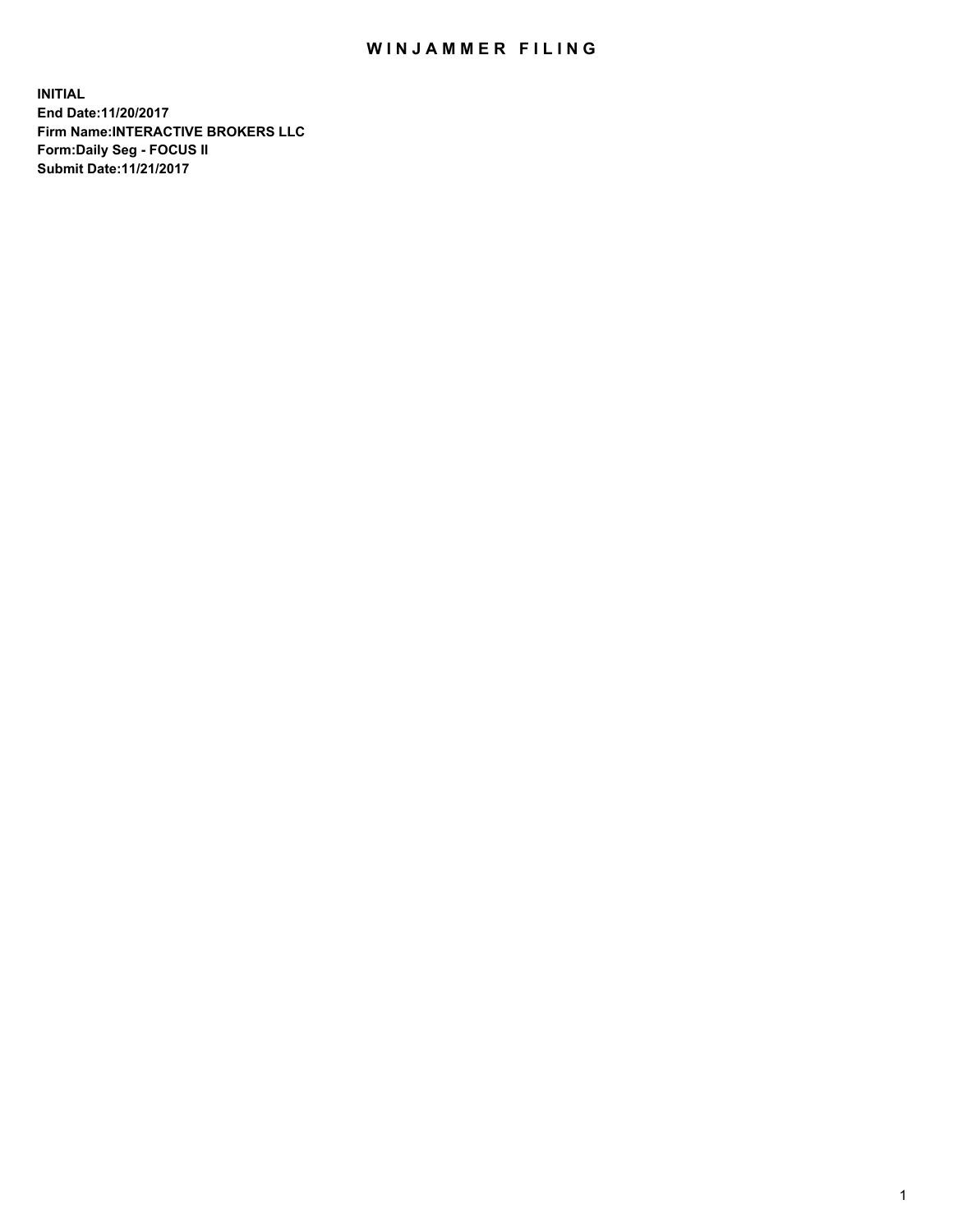## **INITIAL End Date:11/20/2017 Firm Name:INTERACTIVE BROKERS LLC Form:Daily Seg - FOCUS II Submit Date:11/21/2017 Daily Segregation - Cover Page**

| Name of Company<br><b>Contact Name</b><br><b>Contact Phone Number</b><br><b>Contact Email Address</b>                                                                                                                                                                                                                          | <b>INTERACTIVE BROKERS LLC</b><br><b>James Menicucci</b><br>203-618-8085<br>jmenicucci@interactivebrokers.c<br>om |
|--------------------------------------------------------------------------------------------------------------------------------------------------------------------------------------------------------------------------------------------------------------------------------------------------------------------------------|-------------------------------------------------------------------------------------------------------------------|
| FCM's Customer Segregated Funds Residual Interest Target (choose one):<br>a. Minimum dollar amount: ; or<br>b. Minimum percentage of customer segregated funds required:%; or<br>c. Dollar amount range between: and; or<br>d. Percentage range of customer segregated funds required between:% and%.                          | $\overline{\mathbf{0}}$<br>0<br>155,000,000 245,000,000<br>00                                                     |
| FCM's Customer Secured Amount Funds Residual Interest Target (choose one):<br>a. Minimum dollar amount: ; or<br>b. Minimum percentage of customer secured funds required:%; or<br>c. Dollar amount range between: and; or<br>d. Percentage range of customer secured funds required between: % and %.                          | $\overline{\mathbf{0}}$<br>0<br>80,000,000 120,000,000<br>0 <sub>0</sub>                                          |
| FCM's Cleared Swaps Customer Collateral Residual Interest Target (choose one):<br>a. Minimum dollar amount: ; or<br>b. Minimum percentage of cleared swaps customer collateral required:% ; or<br>c. Dollar amount range between: and; or<br>d. Percentage range of cleared swaps customer collateral required between:% and%. | $\overline{\mathbf{0}}$<br>$\overline{\mathbf{0}}$<br>0 <sub>0</sub><br><u>00</u>                                 |

Attach supporting documents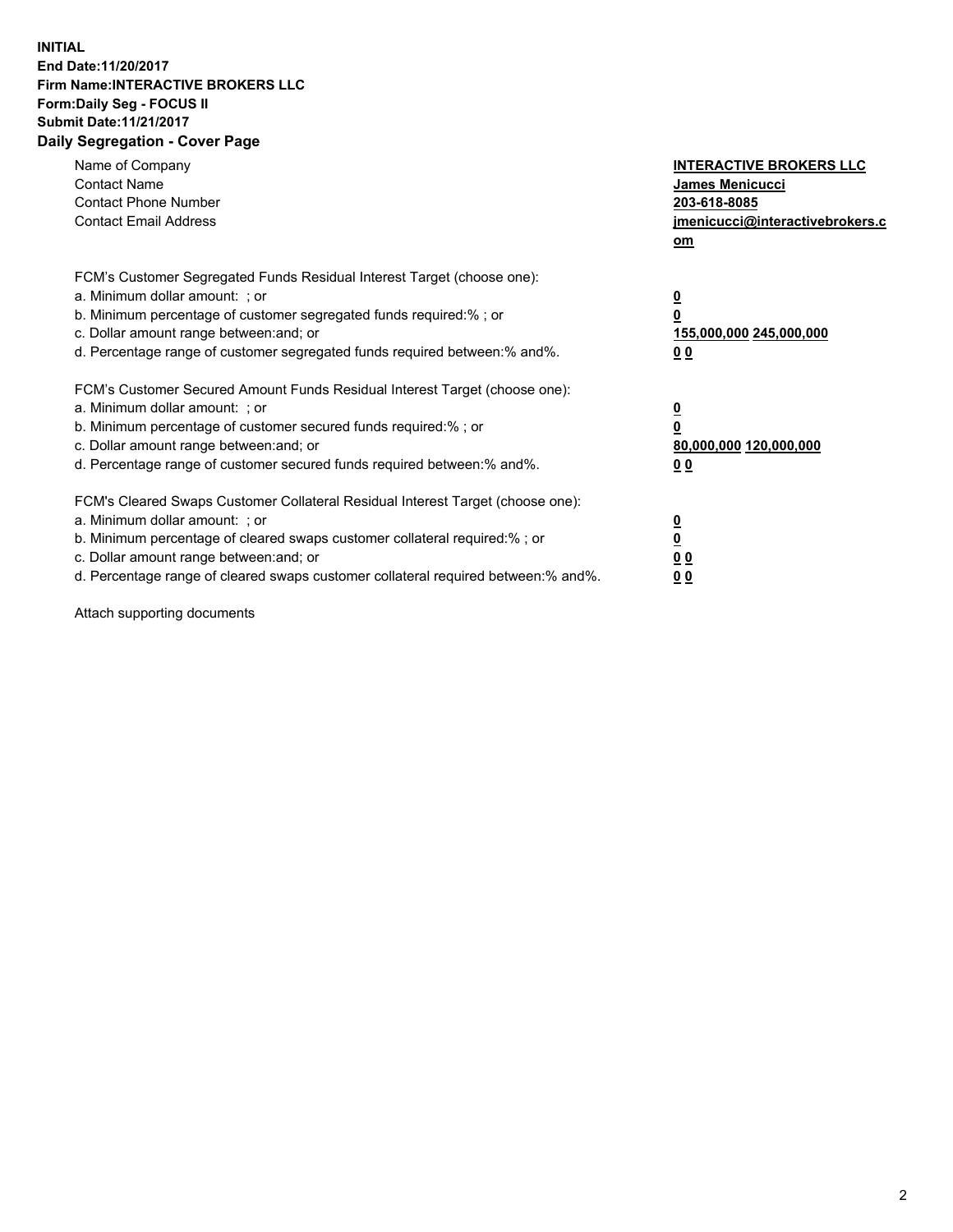## **INITIAL End Date:11/20/2017 Firm Name:INTERACTIVE BROKERS LLC Form:Daily Seg - FOCUS II Submit Date:11/21/2017 Daily Segregation - Secured Amounts**

|     | Daily Jegiegation - Jeculed Aniounts                                                                       |                                          |
|-----|------------------------------------------------------------------------------------------------------------|------------------------------------------|
|     | Foreign Futures and Foreign Options Secured Amounts                                                        |                                          |
|     | Amount required to be set aside pursuant to law, rule or regulation of a foreign                           | $0$ [7305]                               |
|     | government or a rule of a self-regulatory organization authorized thereunder                               |                                          |
| 1.  | Net ledger balance - Foreign Futures and Foreign Option Trading - All Customers                            |                                          |
|     | A. Cash                                                                                                    | 442,079,398 [7315]                       |
|     | B. Securities (at market)                                                                                  | $0$ [7317]                               |
| 2.  | Net unrealized profit (loss) in open futures contracts traded on a foreign board of trade                  | -2,611,375 [7325]                        |
| 3.  | Exchange traded options                                                                                    |                                          |
|     | a. Market value of open option contracts purchased on a foreign board of trade                             | 26,962 [7335]                            |
|     | b. Market value of open contracts granted (sold) on a foreign board of trade                               | -84,930 [7337]                           |
| 4.  | Net equity (deficit) (add lines 1.2. and 3.)                                                               | 439,410,055 [7345]                       |
| 5.  | Account liquidating to a deficit and account with a debit balances - gross amount                          | 4,576 [7351]                             |
|     | Less: amount offset by customer owned securities                                                           | 0 [7352] 4,576 [7354]                    |
| 6.  | Amount required to be set aside as the secured amount - Net Liquidating Equity                             | 439,414,631 [7355]                       |
|     | Method (add lines 4 and 5)                                                                                 |                                          |
| 7.  | Greater of amount required to be set aside pursuant to foreign jurisdiction (above) or line                | 439,414,631 [7360]                       |
|     | 6.                                                                                                         |                                          |
|     | FUNDS DEPOSITED IN SEPARATE REGULATION 30.7 ACCOUNTS                                                       |                                          |
| 1.  | Cash in banks                                                                                              |                                          |
|     | A. Banks located in the United States                                                                      | 127,877,080 [7500]                       |
|     | B. Other banks qualified under Regulation 30.7                                                             | 0 [7520] 127,877,080 [7530]              |
| 2.  | Securities                                                                                                 |                                          |
|     | A. In safekeeping with banks located in the United States                                                  | 340,225,635 [7540]                       |
|     | B. In safekeeping with other banks qualified under Regulation 30.7                                         | 0 [7560] 340,225,635 [7570]              |
| 3.  | Equities with registered futures commission merchants                                                      |                                          |
|     | A. Cash                                                                                                    | $0$ [7580]                               |
|     | <b>B.</b> Securities                                                                                       | $0$ [7590]                               |
|     | C. Unrealized gain (loss) on open futures contracts                                                        | $0$ [7600]                               |
|     | D. Value of long option contracts                                                                          | $0$ [7610]                               |
|     | E. Value of short option contracts                                                                         | 0 [7615] 0 [7620]                        |
| 4.  | Amounts held by clearing organizations of foreign boards of trade                                          |                                          |
|     | A. Cash                                                                                                    | $0$ [7640]                               |
|     | <b>B.</b> Securities                                                                                       | $0$ [7650]                               |
|     | C. Amount due to (from) clearing organization - daily variation                                            | $0$ [7660]                               |
|     | D. Value of long option contracts                                                                          | $0$ [7670]                               |
|     | E. Value of short option contracts                                                                         | 0 [7675] 0 [7680]                        |
| 5.  | Amounts held by members of foreign boards of trade                                                         |                                          |
|     | A. Cash                                                                                                    | 115,228,281 [7700]                       |
|     | <b>B.</b> Securities                                                                                       | $0$ [7710]                               |
|     | C. Unrealized gain (loss) on open futures contracts                                                        | -7,437,319 [7720]                        |
|     | D. Value of long option contracts                                                                          | 26,962 [7730]                            |
|     | E. Value of short option contracts                                                                         | <u>-84,930</u> [7735] 107,732,994 [7740] |
| 6.  | Amounts with other depositories designated by a foreign board of trade                                     | 0 [7760]                                 |
| 7.  | Segregated funds on hand                                                                                   | $0$ [7765]                               |
| 8.  | Total funds in separate section 30.7 accounts                                                              | 575,835,709 [7770]                       |
| 9.  | Excess (deficiency) Set Aside for Secured Amount (subtract line 7 Secured Statement<br>Page 1 from Line 8) | 136,421,078 [7380]                       |
| 10. | Management Target Amount for Excess funds in separate section 30.7 accounts                                | 80,000,000 [7780]                        |
| 11. | Excess (deficiency) funds in separate 30.7 accounts over (under) Management Target                         | 56,421,078 [7785]                        |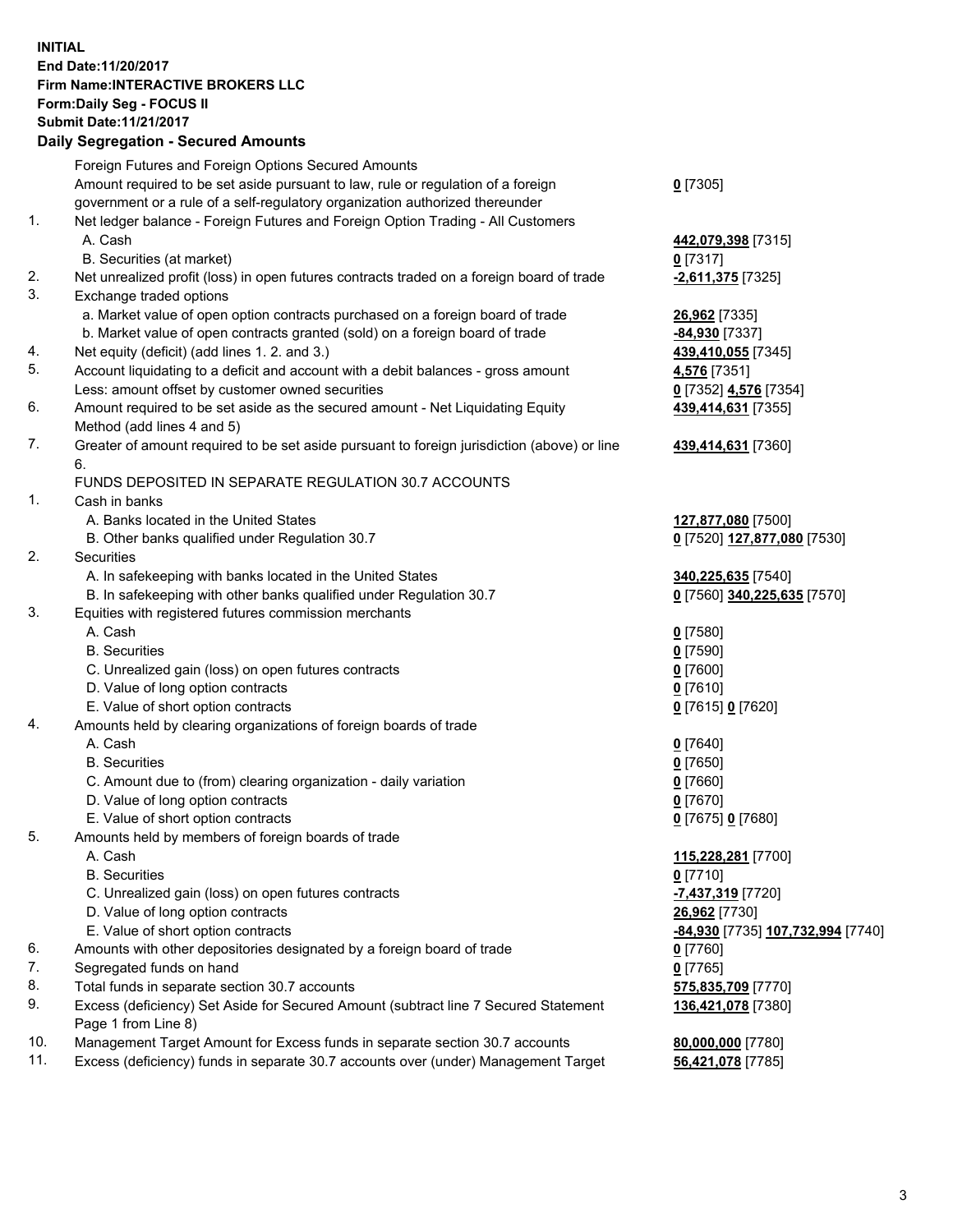**INITIAL End Date:11/20/2017 Firm Name:INTERACTIVE BROKERS LLC Form:Daily Seg - FOCUS II Submit Date:11/21/2017 Daily Segregation - Segregation Statement** SEGREGATION REQUIREMENTS(Section 4d(2) of the CEAct) 1. Net ledger balance A. Cash **4,708,735,565** [7010] B. Securities (at market) **0** [7020] 2. Net unrealized profit (loss) in open futures contracts traded on a contract market **-122,388,544** [7030] 3. Exchange traded options A. Add market value of open option contracts purchased on a contract market **115,284,042** [7032] B. Deduct market value of open option contracts granted (sold) on a contract market **-240,718,323** [7033] 4. Net equity (deficit) (add lines 1, 2 and 3) **4,460,912,740** [7040] 5. Accounts liquidating to a deficit and accounts with debit balances - gross amount **210,631** [7045] Less: amount offset by customer securities **0** [7047] **210,631** [7050] 6. Amount required to be segregated (add lines 4 and 5) **4,461,123,371** [7060] FUNDS IN SEGREGATED ACCOUNTS 7. Deposited in segregated funds bank accounts A. Cash **573,607,585** [7070] B. Securities representing investments of customers' funds (at market) **2,855,184,755** [7080] C. Securities held for particular customers or option customers in lieu of cash (at market) **0** [7090] 8. Margins on deposit with derivatives clearing organizations of contract markets A. Cash **24,124,610** [7100] B. Securities representing investments of customers' funds (at market) **1,324,052,638** [7110] C. Securities held for particular customers or option customers in lieu of cash (at market) **0** [7120] 9. Net settlement from (to) derivatives clearing organizations of contract markets **-1,033,999** [7130] 10. Exchange traded options A. Value of open long option contracts **115,172,166** [7132] B. Value of open short option contracts **-240,599,458** [7133] 11. Net equities with other FCMs A. Net liquidating equity **0** [7140] B. Securities representing investments of customers' funds (at market) **0** [7160] C. Securities held for particular customers or option customers in lieu of cash (at market) **0** [7170] 12. Segregated funds on hand **0** [7150] 13. Total amount in segregation (add lines 7 through 12) **4,650,508,297** [7180] 14. Excess (deficiency) funds in segregation (subtract line 6 from line 13) **189,384,926** [7190] 15. Management Target Amount for Excess funds in segregation **155,000,000** [7194] **34,384,926** [7198]

16. Excess (deficiency) funds in segregation over (under) Management Target Amount Excess